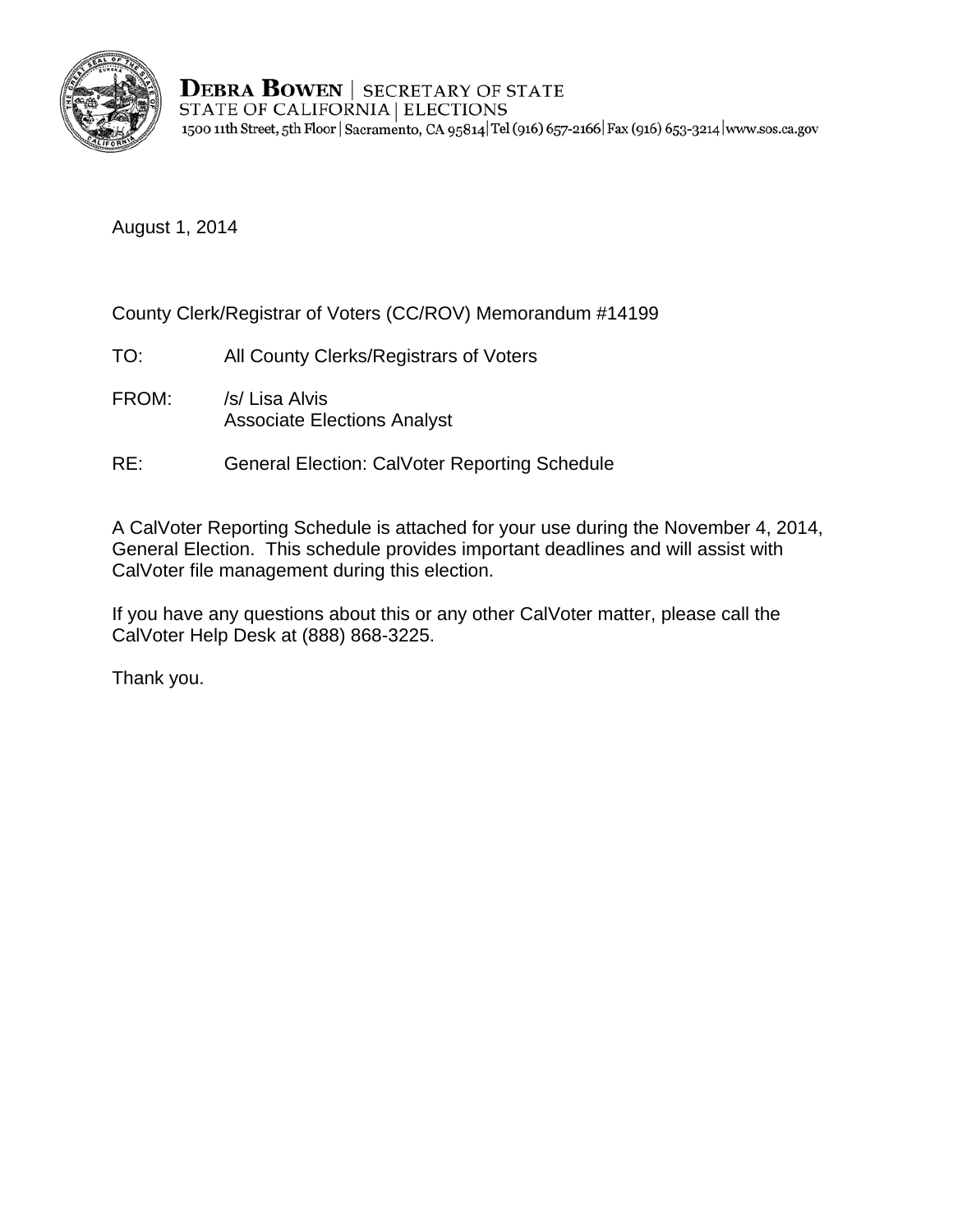## 2014 General Election **CALVOTER Reporting Schedule**

| <b>Date</b>                                                   | <b>Description</b>                                                                                                                                                                                                                                                                                                                                                              | <b>CALVOTER files to</b><br>send*                                                                            |
|---------------------------------------------------------------|---------------------------------------------------------------------------------------------------------------------------------------------------------------------------------------------------------------------------------------------------------------------------------------------------------------------------------------------------------------------------------|--------------------------------------------------------------------------------------------------------------|
| August 6, 2014<br>$(E-90)$                                    | <b>NCOA Processing Suspended</b><br>SOS suspends processing National Change of Address Processing pursuant<br>to California Administrative Code, Title 2, Division 7, Chapter 2, Section<br>20108.50.                                                                                                                                                                           |                                                                                                              |
| September 2, 2014<br>$(E-63)$                                 | <b>Auto-County Documentation Available</b><br>General Election template files and the Auto-County User's Guide will be<br>available for Auto-County election reporting. These files may be retrieved<br>from the CALVOTER workstation.                                                                                                                                          |                                                                                                              |
| September 5, 2014 -<br>September 15, 2014<br>$(E-60 - E-50)$  | <b>60-Day Close of Registration</b><br>Counties must report no later than E-50 their registration as of E-60 which<br>is September 5, 2014. In addition to the normal Report of Registration, a<br>full LOAD file and precinct mapping file are sent. These files are used to<br>generate the mailing labels for the Statewide Voter Information Guide.                         | $\times$ LOAD file<br>$\checkmark$ Precinct Mapping file<br>(PCTPRT.TXT)<br>ROR file (RORDATA.TXT)           |
| September 22, 2014<br>$-$ October 31, 2014<br>$(E-43 - E-4)$  | <b>Certification Testing for Auto-County Election Reporting</b><br>All counties that will be electronically reporting their election results on<br>Election Night must complete Auto-County Certification no later than E-4.<br>(Please see the Auto-County Users' Guide for more information about<br>certification.)                                                          |                                                                                                              |
| September 26, 2014<br>$-$ October 20, 2014<br>$(E-39 - E-15)$ | <b>Verification Mailings Suspended</b><br>SOS requests that each county mail a VRC to any voter identified in their<br>daily DMV-Change of Address files between these dates in order to ensure<br>that affected voters will receive a VRC in time to update their registration<br>information for the November 4, 2014, General Election.<br>---PLEASE---DO NOT SEND "M" FILES |                                                                                                              |
| October 15, 2014<br>$8 a.m. - Noon$<br>$(E-20)$               | System Test of Election Night reporting system #1<br>All counties that have been certified for electronic auto-county reporting, as<br>well as counties that will be reporting via direct KDE or Fax should<br>participate. Counties must participate in at least one test.                                                                                                     |                                                                                                              |
| October 20, 2014 -<br>October 28, 2014<br>$(E-15-E-7)$        | 15-Day Close of Registration<br>Counties must report no later than E-7 their registration as of E-15 which is<br>October 20, 2014.<br>---PLEASE---DO NOT SEND LOAD OR PRECINCT FILES                                                                                                                                                                                            | $\checkmark$ ROR file (RORDATA.TXT)                                                                          |
| October 21, 2014 -<br>December 2, 2014<br>$(E-14-E+28)$       | <b>CALVOTER Blackout Period Begins</b><br>No LOAD files will be processed during this time period. California<br>Administrative Code, Title 2, Division 7, Chapter 2, Section 20108.18(c).<br>Please continue to send Update files, Mailing Files, and DMV Validation<br>files (DL).<br><u>---PLEASE---DO NOT SEND LOAD FILES</u>                                               | $\checkmark$ Update files (U)<br>$\checkmark$ Verification Mailings (M)<br>$\checkmark$ DMV Validations (DL) |
| October 22, 2014<br>$8$ a.m. $-$ Noon<br>$(E-13)$             | System Test of Election Night reporting system #2<br>All counties that have been certified for electronic auto-county reporting, as<br>well as counties that will be reporting via direct KDE or Fax should<br>participate. Counties must participate in at least one test.                                                                                                     |                                                                                                              |
| October 29, 2014<br>$8 a.m. - Noon$<br>$(E-6)$                | FINAL System Test of Election Night reporting system<br>All counties that have been certified for electronic auto-county reporting, as<br>well as counties that will be reporting via direct KDE or Fax, should<br>participate. Counties must participate in at least one test.                                                                                                 |                                                                                                              |
| October 31, 2014<br>$(E-4)$                                   | <b>SOV/SSOV Template Files Available</b><br>SOV/SSOV Template files available at the CALVOTER Workstation for<br>reporting Official Canvass Results.                                                                                                                                                                                                                            |                                                                                                              |
| November 4, 2014                                              | <b>ELECTION DAY / Semi-Official Canvass</b><br>Counties must submit returns at least every two hours until completed. All<br>counties must submit final returns before shutting down. Counties must<br>verbally go over final numbers with SOS prior to leaving for the night.                                                                                                  | ER Regular & Final<br>✓<br>reports                                                                           |